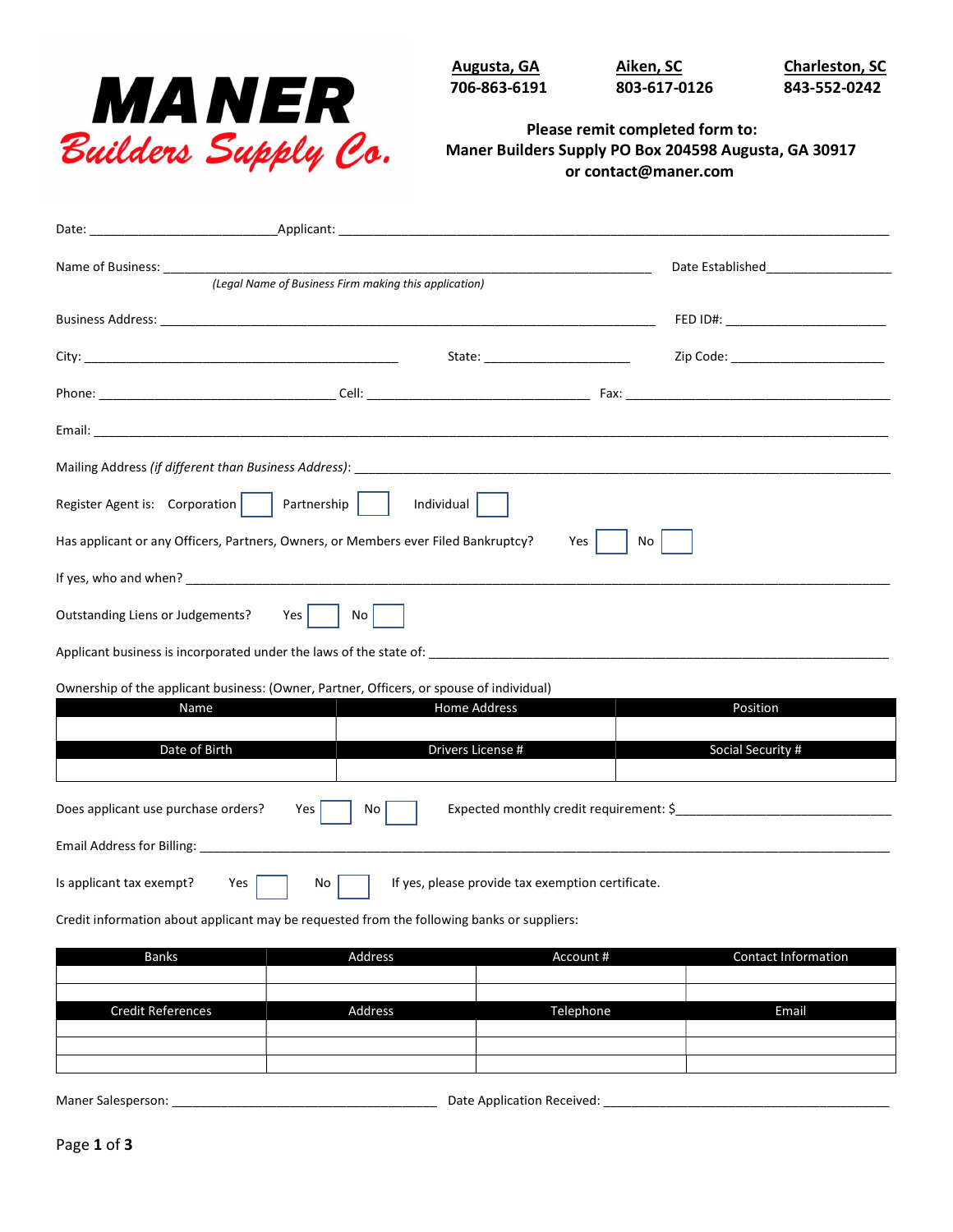

706-863-6191 803-617-0126 843-552-0242

Augusta, GA Aiken, SC Charleston, SC

Please remit completed form to: Maner Builders Supply PO Box 204598 Augusta, GA 30917 or contact@maner.com

NOTE: This page applies ONLY to Corporations, Companies, and Commercial Accounts

## PERSONAL LETTER OF GUARANTY KNOWN ALL MEN BY THESE PRESENT THAT:

In consideration of MBS-US LBM, LLC dba Maner Builders Supply. (herein called the "Creditor"); giving credit to:

an entity duly created, organized and existing under and by virtue of, the laws of the State of \_

(herein called the "Debtor"), we, the undersigned do hereby warrant, guarantee, agree and bind ourselves, individually and in solid, to Creditor, and its successors and assigns as follows:

1. That the said Debtor has executed a Credit Application (which is specifically incorporated herein by reference) to purchase building materials from the Creditor and that the said Debtor shall and will punctually pay to the Creditor any and all amounts presently owed by Debtor to Creditor, or that may hereafter become due and owing by Debtor, as and when same shall be due;

\_\_\_\_\_\_\_\_\_\_\_\_\_\_\_\_\_\_\_\_\_\_\_\_\_\_\_\_\_\_\_\_\_\_\_\_\_\_\_\_\_\_\_\_\_\_\_\_\_\_\_\_\_\_\_\_\_\_\_\_\_\_\_\_\_\_\_\_\_\_\_\_\_\_\_\_\_\_\_\_\_\_\_\_\_\_\_\_\_\_\_\_\_\_\_\_\_\_\_\_\_\_\_

2. That, in the event of insolvency or bankruptcy of Debtor, or in the event of default in payment by

Debtor, to promptly pay to Creditor any and all amounts for which the Debtor is, or may be, indebted, or liable to the Creditor, upon any and all pleas of discussion and division;

3. That we hereby waive any demand upon the Debtor, as well as any notice of non-payment by the Debtor;

4. That the Creditor may, from time to time, extend the time of payment of the whole or any part of the indebtedness, or liability, of said Debtor, and may receive and accept notes, bills, checks, and other instruments for payment of

money made by said Debtors or by any person, firm or corporation, and may give and grant extensions and renewals thereof without, in any wise, changing, releasing or discharging our obligations hereunder;

5. That this guaranty shall remain in full force and effect until any and all claims that the said Creditor may have against the said Debtor shall be settled and discharged in full, and there-after until notice of cancellation of this guaranty shall have been delivered in writing to the Creditor; and

6. That we waive notice of acceptance of this guaranty by the Creditor;

7. The undersigned authorizes Maner to inquire and obtain information from any bank, lender, credit reference or credit reporting agency, whether listed on this application or not, and any and all information relating to the customer's creditworthiness and financial condition.

IN WITNESS WHEREOF, we have hereunto affixed our signatures hereto in the

|             |  |           | (Maner Employee Only)                  |                                         |
|-------------|--|-----------|----------------------------------------|-----------------------------------------|
|             |  | <b>OR</b> |                                        |                                         |
|             |  |           | Sworn and subscribed before me on this |                                         |
|             |  |           |                                        | $\frac{1}{2}$ day of $\frac{1}{2}$ , 20 |
|             |  |           |                                        |                                         |
|             |  |           | My Commission Expires: _____________   |                                         |
| Page 2 of 3 |  |           |                                        |                                         |